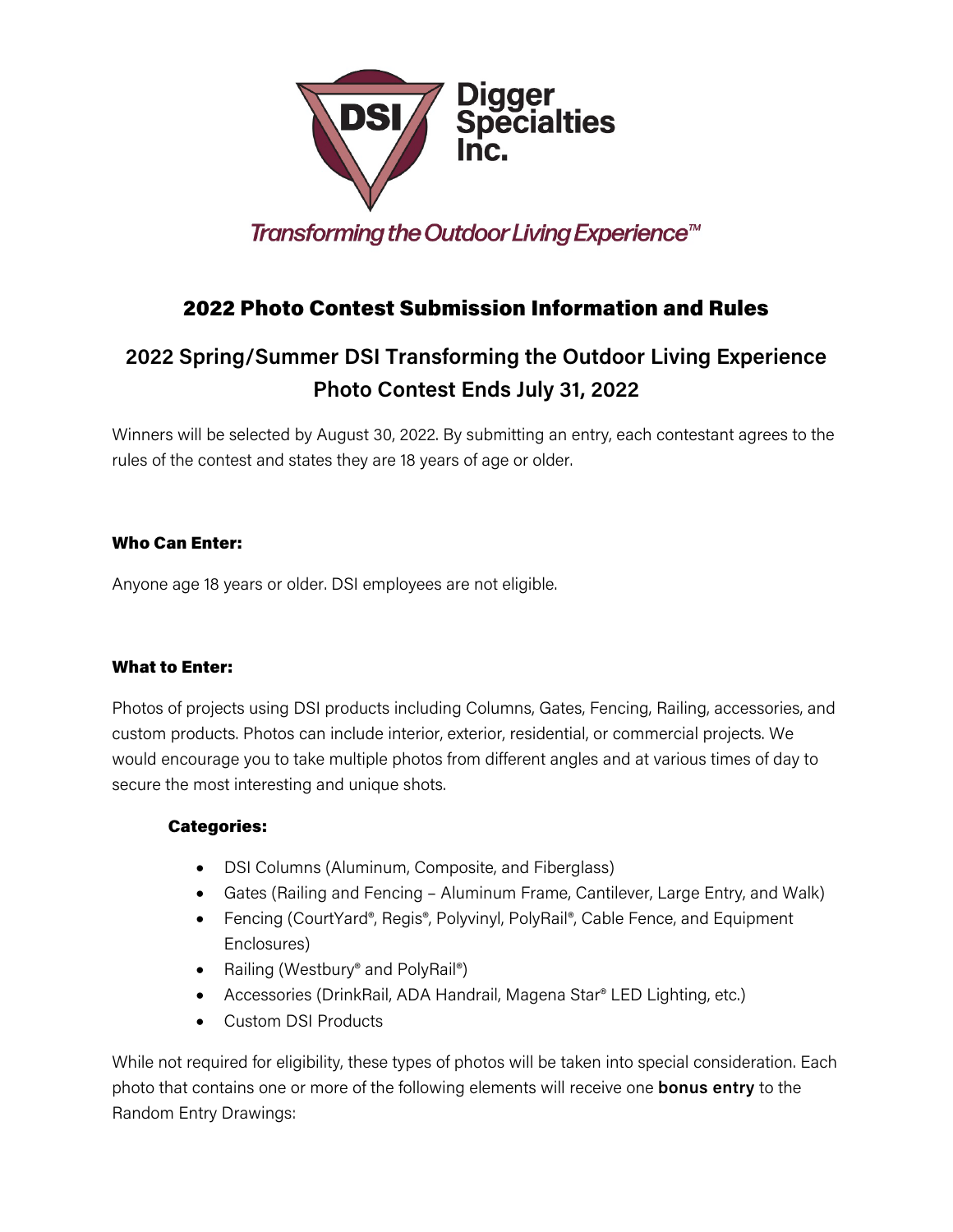- Your outdoor living space: Incorporate elements such as your favorite deck chair, your pool, or the landscaping in your yard
- How you use your DSI product: Do you relax with a book on your back porch by your railing? Do you set your drink on your Drink Rail while you enjoy your back yard scenery? Do your children enjoy playing on the swing set by the Privacy Fence?
- Great scenery: Incorporate elements such as sunsets and sunrises, mountains, water, forests, gardens, and more that are in view of your DSI product.
- Magena Star® Lighting at night
- ADA Continuous Handrail
- Holiday Décor on DSI products
- People near DSI products (Model Release Required)
- Pets near DSI products
- Before and after transformations
- All seasons: Photos that display DSI products in spring, summer, fall and winter

### Required Specifications:

- The longer side of your photo must be a minimum 2,000 pixels and should not be resized or compressed from the original photo. There are no maximum resolution requirements.
- Accepted file formats are .jpg, .jpeg, .png, and Raw file formats. See [this](https://helpx.adobe.com/camera-raw/kb/camera-raw-plug-supported-cameras.html) page for a full list of accepted Raw file formats.
- Photos must be unaltered. Ineligible photo manipulation includes filters, watermarks, or other added text, HDR, panoramas, greyscale, etc. However, adjustments such as cropping, exposure, and minor color correction are acceptable.

### Judging:

- Judging will be conducted by a panel of DSI employees.
- DSI will notify the winners via contact information provided at the time of entry. Notification will occur within 30 days of the end of judging. If no response is received after 7 business days, a new winner will be selected and the previous winner will forfeit all rights to the prize. Prizes must be collected by the winner and are nontransferable.
- Winners will be posted on the DSI web site within 60 days of the end of the contest. Nonwinning photos may also be posted. Winners will be responsible for paying any taxes they may owe for prizes won.

### Terms and Conditions:

• The submitter must own the rights to all photos being entered into the contest. At the time of entry, a signed release form granting DSI publication and distribution rights of any submitted photos will be required.